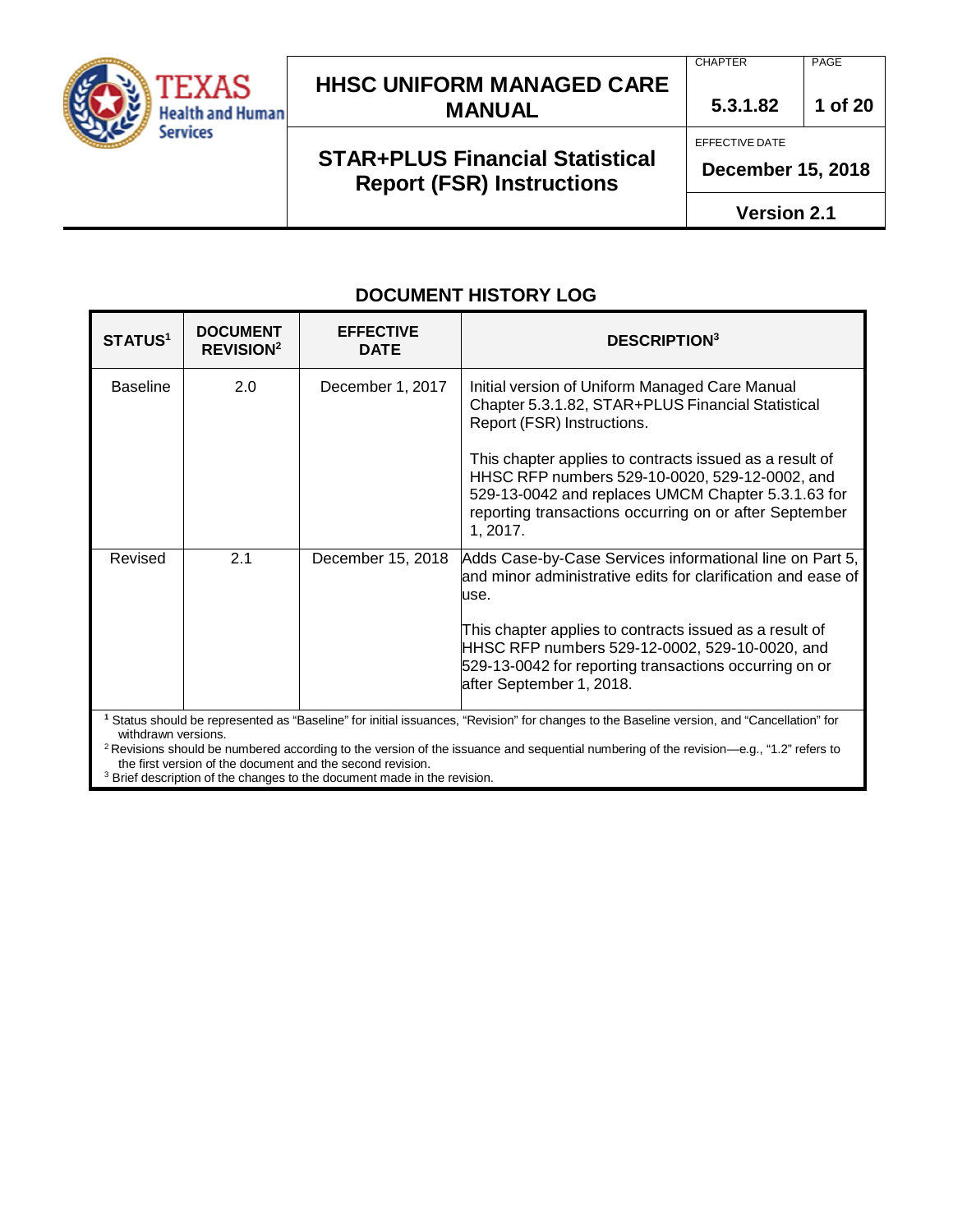| TEXAS<br><b>Health and Human</b> | <b>HHSC UNIFORM MANAGED CARE</b><br><b>MANUAL</b>                          | <b>CHAPTER</b><br>5.3.1.82                 | PAGE<br>2 of 20 |
|----------------------------------|----------------------------------------------------------------------------|--------------------------------------------|-----------------|
| Services                         | <b>STAR+PLUS Financial Statistical</b><br><b>Report (FSR) Instructions</b> | EFFECTIVE DATE<br><b>December 15, 2018</b> |                 |
|                                  |                                                                            | <b>Version 2.1</b>                         |                 |

#### **Objective**

All MCOs contracting with the State of Texas to arrange for or to provide healthcare to Members in the STAR+PLUS Program must submit STAR+PLUS MCO FSRs for each Service Area (SA) in accordance with the Contract between HHSC and MCO and in accordance with the instructions below.

#### **General**

MCOs must complete all STAR+PLUS MCO FSRs using the locked Microsoft Excel template provided by HHSC. Data integrity is critical to the automated compilation of the data. Do not alter the file name, sheet names, existing cell locations, or formatting of the data in the file and sheets. Do not add or delete any columns or rows. **Any deviations from the locked template will render the FSR unreadable by the software application and therefore unacceptable to HHSC.**

All shaded data fields in the FSR represent fields where data input is required. In order to maintain consistency, please ensure that the data input is in black. All data fields not shaded represents referenced data or calculations. All line numbers in these instructions refer to the line numbers in column A on each worksheet.

#### **Cells can be linked within the template, but there can be no outside links to the MCO Accounting Systems or other sources.**

The following note is included on all FSR pages **"Note: Except where stated otherwise, reporting is on an incurred basis (that is, reported in the period corresponding to dates of service, rather than to date paid). All prior quarters' data must be updated to reflect the most recent revised IBNR estimates."** The MCO must update member months' data in accordance with information provided by the enrollment broker.

#### **Before completing the STAR+PLUS FSR, complete the Admin and QI FSR.**

#### **FSR Page Headers**

Header information entered on Part 1 populates header data for all the other sheets; please make sure Part 1 is entered correctly. Enter the following on Part 1.

**MCO Name:** Select the MCO's name from the drop-down menu.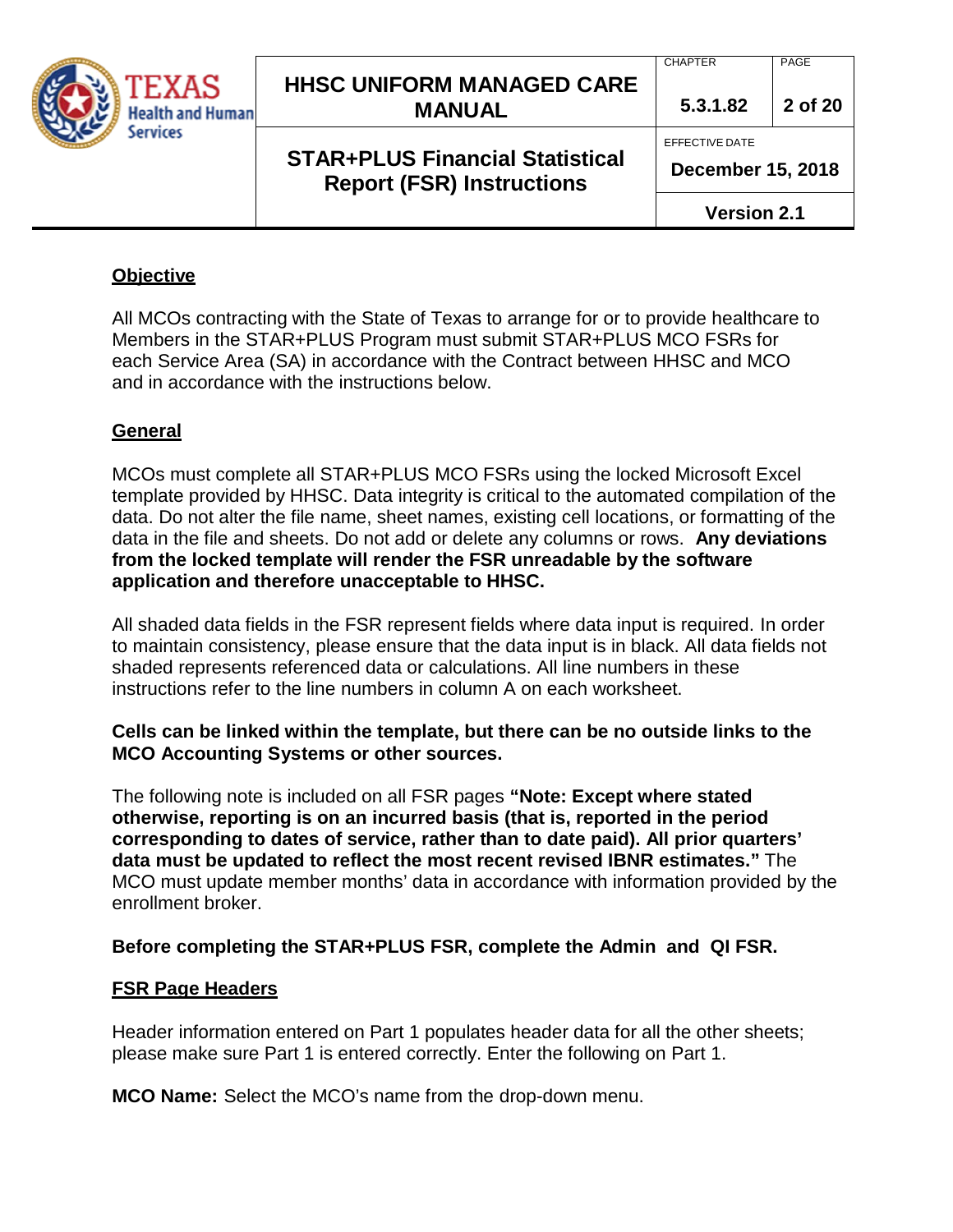

## **STAR+PLUS Financial Statistical Report (FSR) Instructions**

PAGE

**5.3.1.82 3 of 20**

EFFECTIVE DATE

**CHAPTER** 

**December 15, 2018**

**Version 2.1**

**State Fiscal Year:** Select the State Fiscal Year (SFY) from the drop-down menu.

**Submission Date**: Enter the month, day, and year, e.g., 6/30/2018.

**Submission Type**: Select the type of FSR, e.g., Quarterly; Year End + 90 Days; Year End + 334 Days from the drop down menu.

**Service Area:** Select the Service Area from the drop-down menu.

**Rptg Period End Date**: Enter the month, day, and year, e.g., 5/31/2018.

## **Part 1: Summary Income Statement**

Line 1: Member Months: Referenced from Part 3, Line 30, "Total Member Months." Line 2: Average Monthly Member Months: Calculated as Line 1, "Member Months," divided by the number of months of membership data.

#### Revenues:

Line 3: Medical Premiums: Referenced from Part 3, Line 10, "Total Medical Premiums."

Line 4: Pharmacy Premiums: Referenced from Part 3, Line 40, "Total Pharmacy Premiums."

Line 5: Investment Income: Enter all interest and dividend income resulting from investment of funds received from the state and federal governments under the Managed Care Contract.

Line 6: Health Insurance Providers Fee Reimbursement: Enter the amount of the Health Insurance Providers Fee, which was reimbursed by HHSC as required under the Affordable Care Act (ACA), including any gross up for corporate federal income tax and state premium taxes as applicable to the FSR for each Program/Service Area.

Line 7: Other Revenue: Enter all income generated from the STAR+PLUS Program for the Contract Service Area other than premiums (HHSC Capitation), the Health Insurance Providers Fee Reimbursement, and Investment Income. Do not include direct claim reimbursements received from HHSC.

Line 8: Total Gross Revenues: Calculated sum of Lines 3 through 7.

#### Line 9: Health Insurance Providers Fee & Related Costs: Enter the sum of:

a) the amount paid to the IRS specifically and solely for the ACA Health Insurance Providers Fee, as required under the Affordable Care Act (ACA) and as attributable to the FSR (exclude any amounts accrued for ACA Health Insurance Providers Fee which were not paid during the FSR period);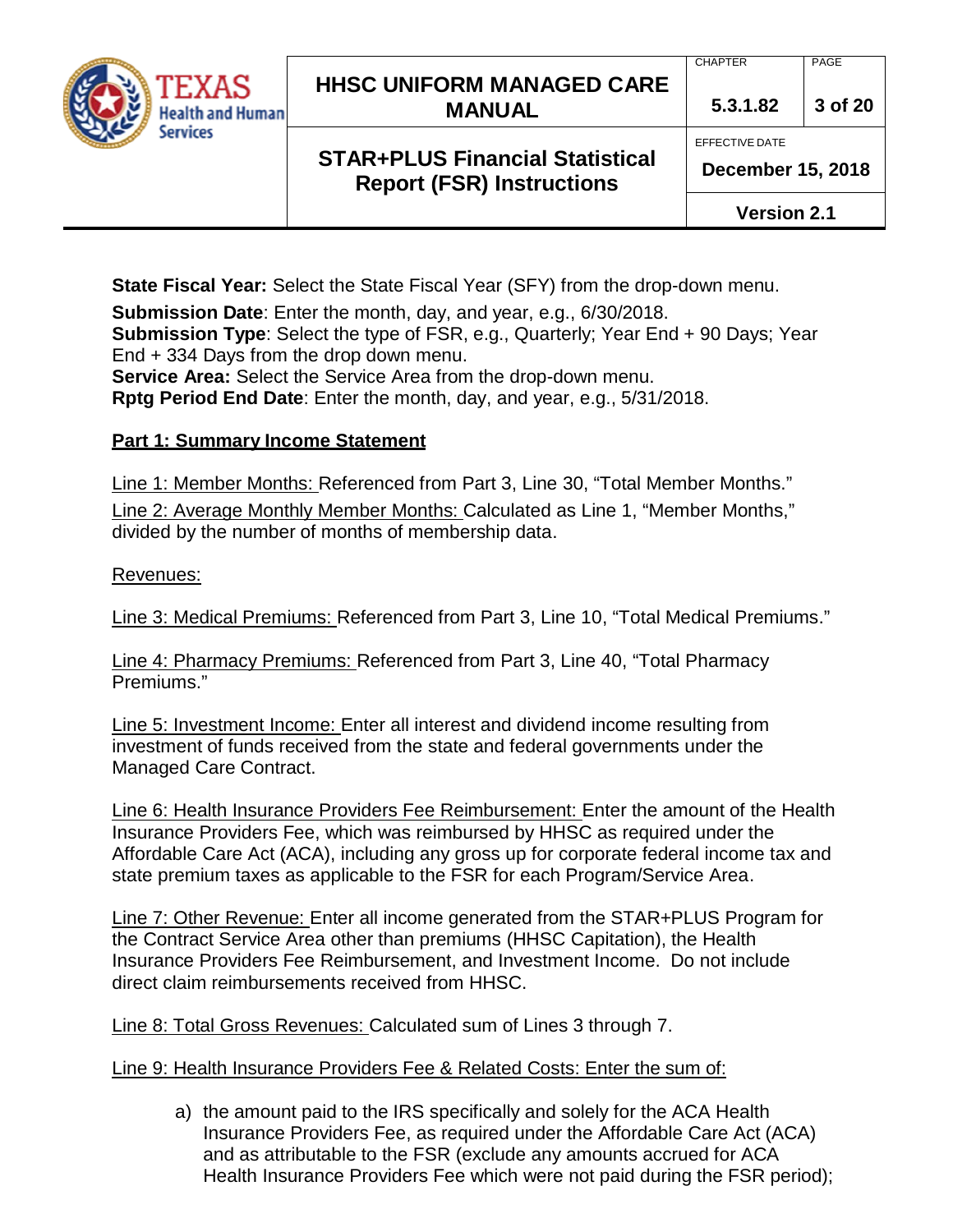

#### **CHAPTER**

EFFECTIVE DATE

PAGE

**5.3.1.82 4 of 20**

## **STAR+PLUS Financial Statistical Report (FSR) Instructions**

**December 15, 2018**

**Version 2.1**

b) the increase in the amount incurred for corporate federal income taxes resulting from the Health Insurance Providers Fee Reimbursement which is attributable to the FSR.

Do not include any increase to Premium Taxes resulting from the Health Insurance Providers Fee Reimbursement in Line 9. All Premium Taxes incurred should be included in Line 11.

Maintain for FSR audit purposes the derivations supporting items a) and b) above.

Line 10: Health Insurance Providers Fee (NAIP): Enter the amount of Health Insurance Providers Fee incurred but not paid for NAIP premiums applicable to the reporting period.

Line 11: Premium Taxes: Enter the premium taxes incurred for premiums applicable to the reporting period including any additional taxes incurred as a result of the Health Insurance Providers Fee Reimbursement from HHSC, NAIP, QIPP, and MPAP.

Line 12: Maintenance Taxes: Enter the maintenance taxes incurred for premiums applicable to the reporting period.

Line 13: Net Revenues: Calculated as Line 8, "Total Gross Revenues," less the sum of Line 9, "Health Insurance Providers Fee & Related Costs," Line 10, "Health Insurance Providers Fee (NAIP), Line 11, "Premium Taxes," and Line 12, "Maintenance Taxes."

Medical Expenses:

Line 14: Fee-For-Service: Referenced from Part 4, Line 10, "Total Paid Claims."

Line 15: Capitated Services: Calculated as the sum of Part 5, Line 33, "Capitated Services: PCPs, Hospitals, and Other Providers" and Part 5, Line 34, "Capitated Services: BH, Vision, etc."

Line 16: Net Reinsurance Cost: Referenced from Part 4, Line 30, "Total Net Reinsurance."

Line 17: IBNR Accrual – Medical: Sum of Part 5, Line 14, "Incurred But Not Reported (IBNR)" and Part 5, Line 26, "Incurred But Not Reported (IBNR)."

Line 18: Minimum Payment Amount Program (MPAP): Referenced from Part 4 Line 43, "Total MPAP."

Line 19: Quality Improvement: The sum of Part 5, Line 16, "Quality Improvement," and Part 5, Line 27, "Quality Improvement."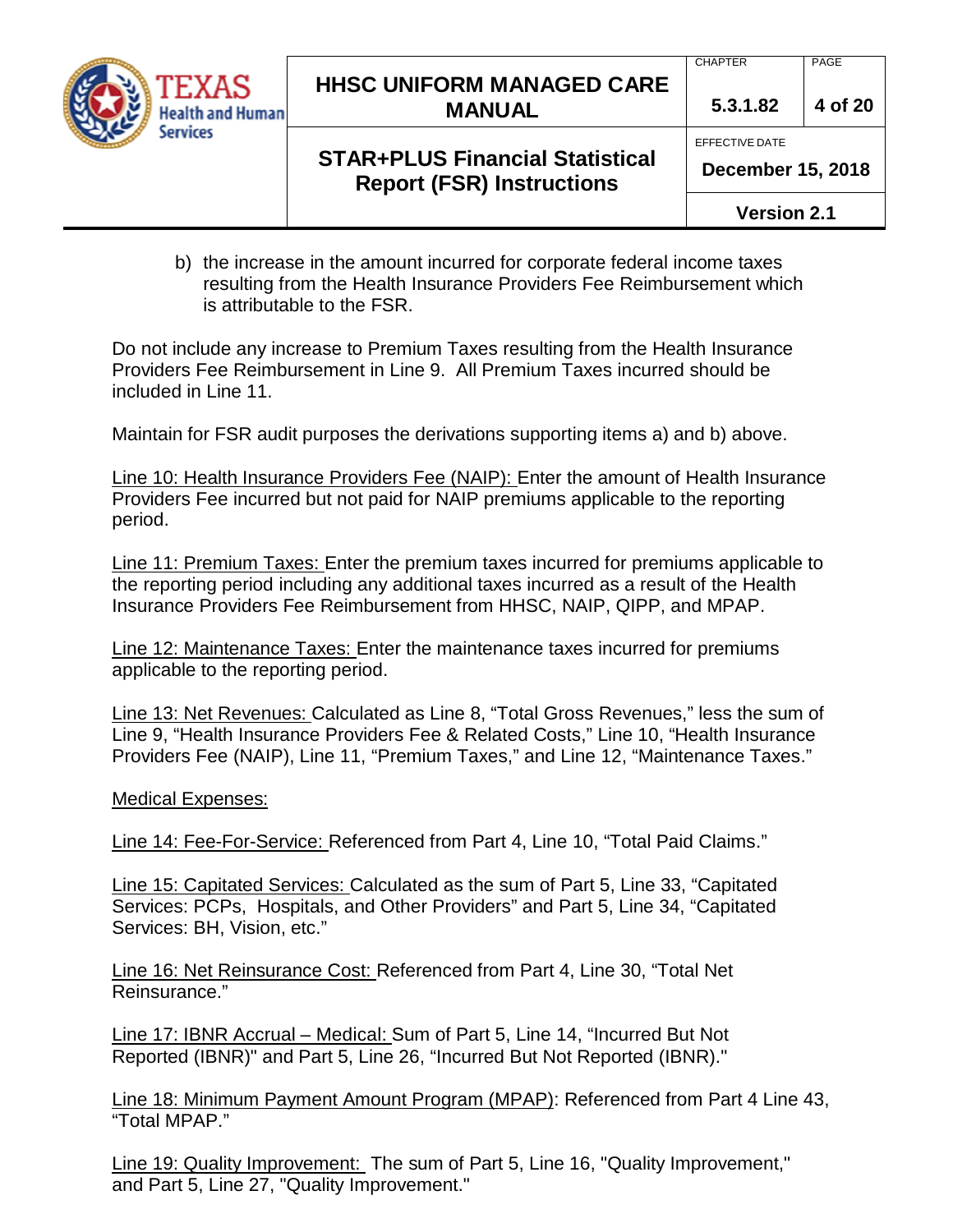

## **STAR+PLUS Financial Statistical Report (FSR) Instructions**

**5.3.1.82 5 of 20**

EFFECTIVE DATE

**CHAPTER** 

**December 15, 2018**

**Version 2.1**

Line 20: Quality Incentive Payment Program (QIPP): Referenced from Part 4, Line 47, "Total QIPP."

Line 21: Other Medical Expenses: Referenced from Part 4, Line 57, "Total Other Medical Expenses."

Line 22: Total Medical Expenses: Calculated as sum of Lines 14 through 21.

Line 23: Prescription Expenses (excluding PBM Admin): Referenced from Part 6, Line 13, "Prescription Expense (excluding PBM Admin)."

Line 24: Total Medical and Prescription Expenses: Calculated as sum of Line 22, "Total Medical Expenses," and Line 23, "Prescription Expenses (excluding PBM Admin)."

Line 25: Administrative Expenses: Enter the allocated "Administrative Expenses" from the Admin FSR, Part 2, Line 51, by the applicable Program/Service Area.

Line 26: Total Expenses: Calculated as the sum of Line 24, "Total Medical and Prescription Expenses," and Line 25, "Administrative Expenses."

Line 27: Net Income Before Taxes: Calculated as Line 13, "Net Revenues," minus Line 26, "Total Expenses."

Line 28: % Medical Exp to Net Revenues: Calculated as Line 22, "Total Medical Expenses," divided by Line 13, "Net Revenues."

Line 29: % Prescription Exp to Net Revenues: Calculated as Line 23, "Prescription Expenses (excluding PBM Admin)," divided by Line 13, "Net Revenues."

Line 30: % Total Medical and Prescription to Net Rev. (MLR): Calculated as the sum of Line 28 "% Medical Exp to Net Revenues" and Line 29 "% Prescription Exp to Net Revenues."

Line 31: % Admin Exp to Net Revenues: Calculated as Line 25, "Administrative Expenses," divided by Line 13, "Net Revenues."

Line 32: % Net Income to Net Revenues: Calculated as Line 27, "Net Income Before Taxes," divided by Line 13, "Net Revenues."

Line 33: % Adj. Admin to Net Revenues (excludes taxes and Prescription pass through): Calculated as Line 25, "Administrative Expenses," divided by the difference of Line 13, "Net Revenues," less Line 4, "Pharmacy Premiums.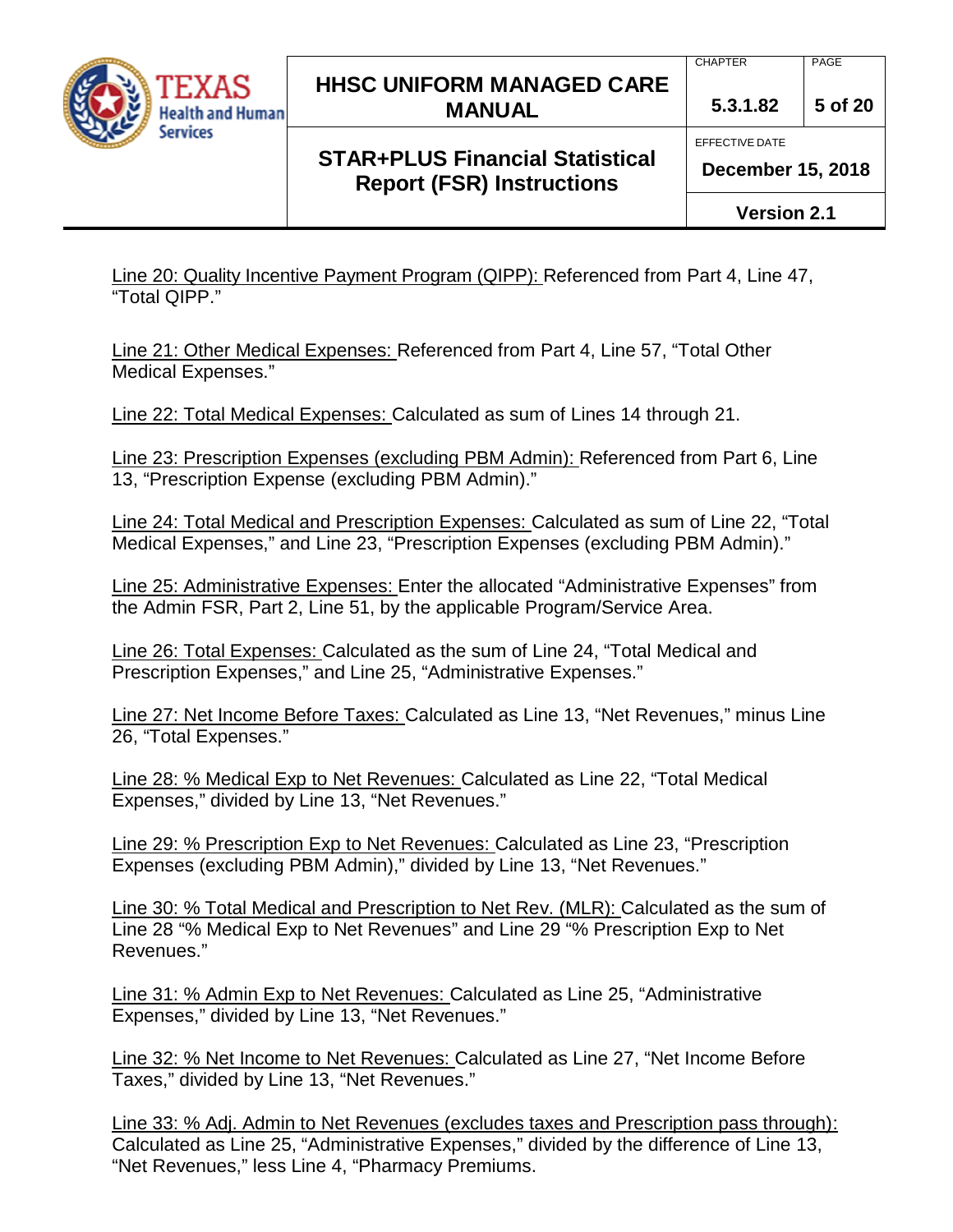

## **STAR+PLUS Financial Statistical Report (FSR) Instructions**

PAGE

**5.3.1.82 6 of 20**

EFFECTIVE DATE

**CHAPTER** 

**December 15, 2018**

**Version 2.1**

#### Post-income items:

Line 34: Performance Assessment: Enter in the YTD cell the amount of the Pay for Quality (P4Q) performance assessment.

#### **Part 2: Statistics**

Line 1: Paid Medical Expenses Completion Factor: Calculated as the difference between Part 5, Line 29, "Total Medical Expenses," and the sum of Part 5, Lines 14 and 26, "Incurred But Not Reported (IBNR)," divided by Part 5, Line 29, "Total Medical Expenses."

Total Cost \$PMPM:

Line 2: MCO Admin Cost (including PBM Admin): Calculated as Part 1, Line 25, "Administrative Expenses," divided by Part 1, Line 1, "Member Months."

Line 3: Health Insurance Providers Fee & Related Costs: Calculated as sum of Part 1, Line 9, "Health Insurance Providers Fee & Related Costs," and Line 10, "Health Insurance Providers Fee (NAIP)," divided by Part 1, Line 1, "Member Months."

Line 4: Premium & Maintenance Taxes: Calculated as sum of Part 1, Line 11, "Premium Taxes," and Part 1, Line 12, "Maintenance Taxes," divided by Part 1, Line 1, "Member Months."

Line 5: Medical Expenses, excl Net Reinsurance and Quality Improvement: Calculated as difference between Part 1, Line 22, "Total Medical Expenses," and the sum of Part 1, Line 16, "Net Reinsurance Cost," and Part 1, Line 19, "Quality Improvement", divided by Part 1, Line 1,"Member Months."

Line 6: Net Reinsurance: Calculated as sum of Part 5, Line 12, "Reinsurance Premiums," and Part 5, Line 13, "Reinsurance Recoveries," divided by Part 1, Line 1, "Member Months."

Line 7: Quality Improvement: Calculated as Part 1, Line 19, "Quality Improvement", divided by Part 1, Line 1 "Member Months".

Line 8: Prescription Expenses (excluding PBM Admin): Calculated as Part 6, Line 13, "Prescription Expense (excluding PBM Admin)," divided by Part 1, Line 1, "Member Months."

Line 9: Subtotal: Calculated as sum of Lines 2 through 8.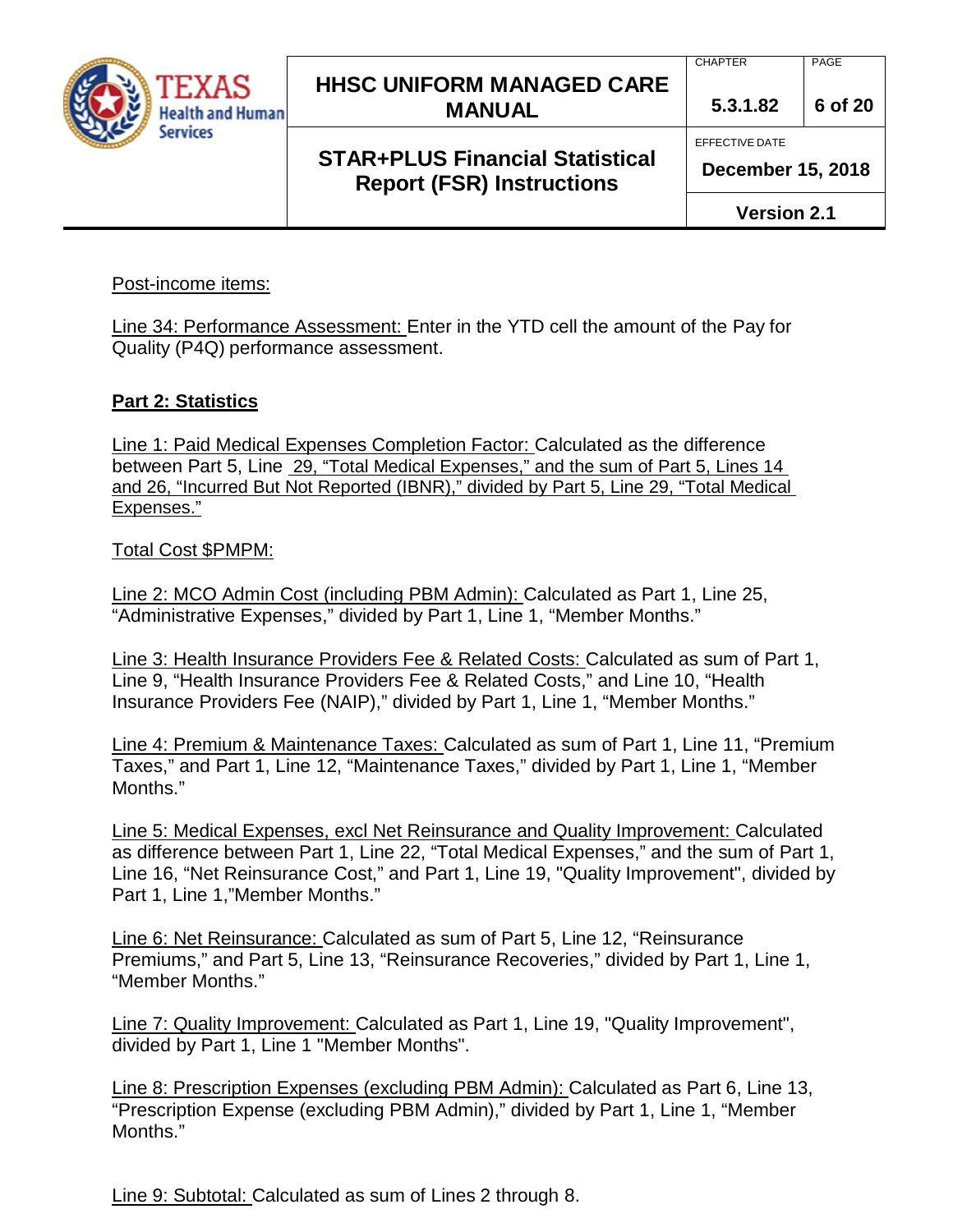

### **STAR+PLUS Financial Statistical Report (FSR) Instructions**

PAGE

**5.3.1.82 7 of 20**

EFFECTIVE DATE

**CHAPTER** 

**December 15, 2018**

**Version 2.1**

Line 10: Profit/(Loss) before Experience Rebate: Calculated as Part 1, Line 27, "Net Income Before Taxes," divided by Part 1, Line 1, "Member Months."

Line 11: Total Cost \$PMPM to HHSC: Calculated as sum of Line 9 and Line 10.

#### **Part 3: Medical and Pharmacy Premiums**

Medical Premiums (HHSC Capitation):

Lines 1 through 9: Medical Premiums (HHSC Capitation): Each cell in this matrix is calculated and is the produc

t of the corresponding capitation rate in the matrix of Lines 11 through 19, and the corresponding member months in the matrix of Lines 21 through 29.

Line 10: Total Medical Premiums: Calculated as the sum of Lines 1 through 9.

Medical Premium \$PMPM:

Lines 11 through 19: Medical Premium \$PMPM: Enter each risk group's medical capitation rate including any applicable amounts for the Network Access Improvement Program (NAIP), Quality Incentive Payment Program (QIPP), and Minimum Payment Amount Program (MPAP).

Line 20: Total Medical Premium \$PMPM: Calculated as Line 10, "Total Medical Premiums," divided by Line 30, "Total Member Months."

Member Months:

Lines 21 through 29: Member Months: Enter the member months based on the supplemental files supporting HHSC's monthly capitation payments to the MCO.

Line 30: Total Member Months: Calculated as the sum of Lines 21 through 29.

Pharmacy Premiums (HHSC Capitation):

Lines 31 through 39: Pharmacy Premiums (HHSC Capitation): Each cell in this matrix is calculated and is the product of the corresponding capitation rate in the matrix of Lines 41 through 49, and the corresponding member months in the matrix of Lines 21 through 29.

Line 40: Total Pharmacy Premiums: Calculated as the sum of Lines 41 through 49.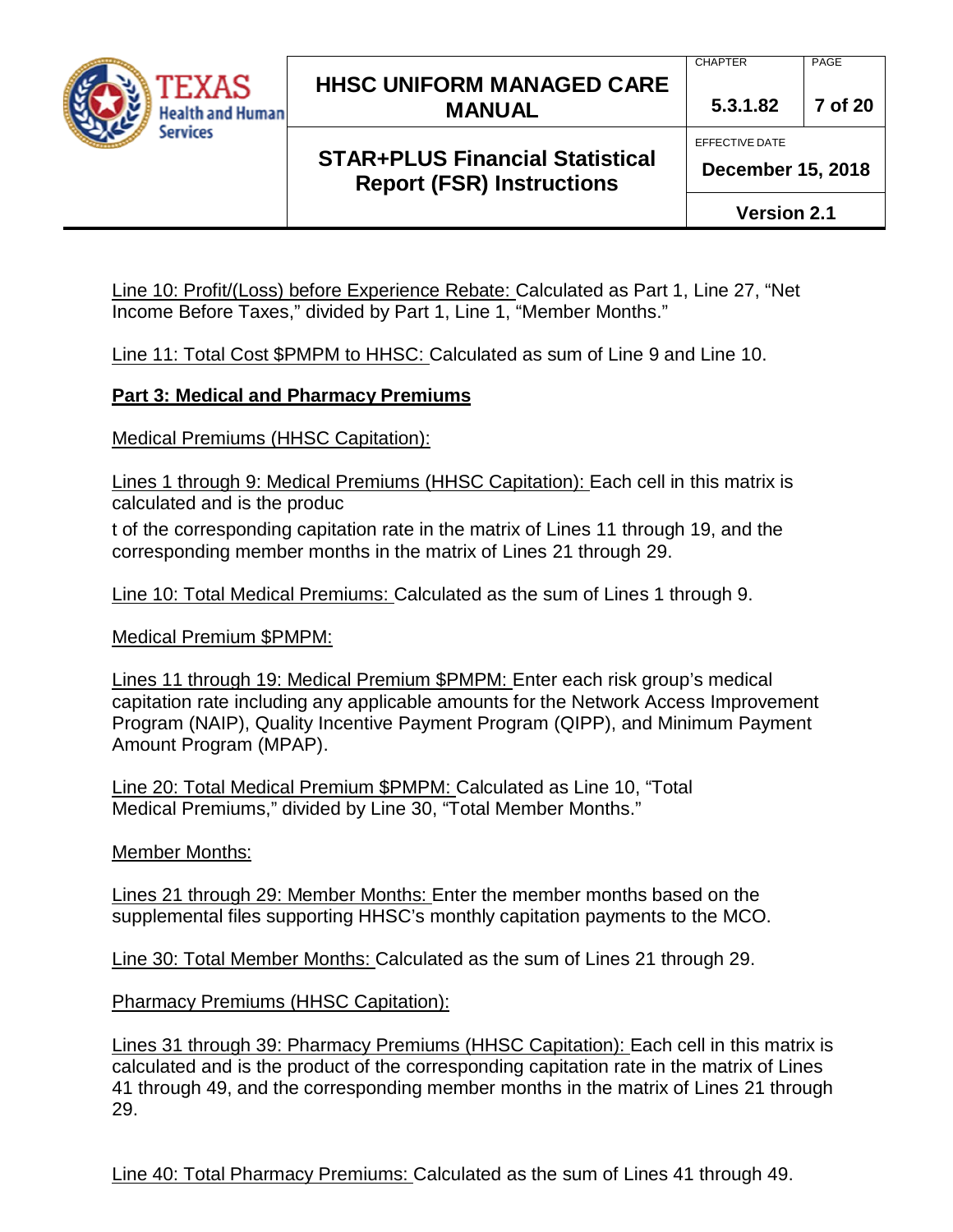

### **STAR+PLUS Financial Statistical Report (FSR) Instructions**

PAGE

**5.3.1.82 8 of 20**

EFFECTIVE DATE

**CHAPTER** 

**December 15, 2018**

**Version 2.1**

#### **Pharmacy Premium \$PMPM:**

Lines 41 through 49 Pharmacy Premium \$PMPM: Enter each risk group's pharmacy capitation rate applicable to each month.

Line 50 Total Pharmacy Premium \$PMPM: Calculated as Line 40, "Total Pharmacy Premiums," divided by Line 30, "Total Member Months."

#### **Part 4: Medical Expense by Expense Class**

Paid Claims:

Lines 1 through 9: Paid Claims: Enter paid claims by risk groups as incurred.

Line 10: Total Paid Claims: Calculated as the sum of Lines 1 through 9.

Paid Capitation:

Lines 11 through 19: Paid Capitation: Enter the total provider and subcontractor capitation payments by risk groups.

Line 20: Total Paid Capitation: Calculated as the sum of Lines 11 through 19.

Paid Reinsurance Premiums, Net of Reinsurance Recoveries:

Lines 21 through 29: Paid Reinsurance Premiums, Net of Reinsurance Recoveries: Enter the paid reinsurance premiums net of collected reinsurance recoveries specific to each risk group by the months the reinsurance coverage was effective. Collected Reinsurance Recoveries are reported by the appropriate risk group and by the incurred month of the services to which the recoveries relate.

Line 30: Total Net Reinsurance: Calculated as the sum of Lines 21 through 29.

Medical IBNR:

Lines 31 through 39: IBNR: Enter Incurred-But-Not-Reported (IBNR) estimate by risk group.

Line 40: Total Medical IBNR: Calculated as the sum of Lines 31 through 39.

Minimum Payment Amount Program (MPAP):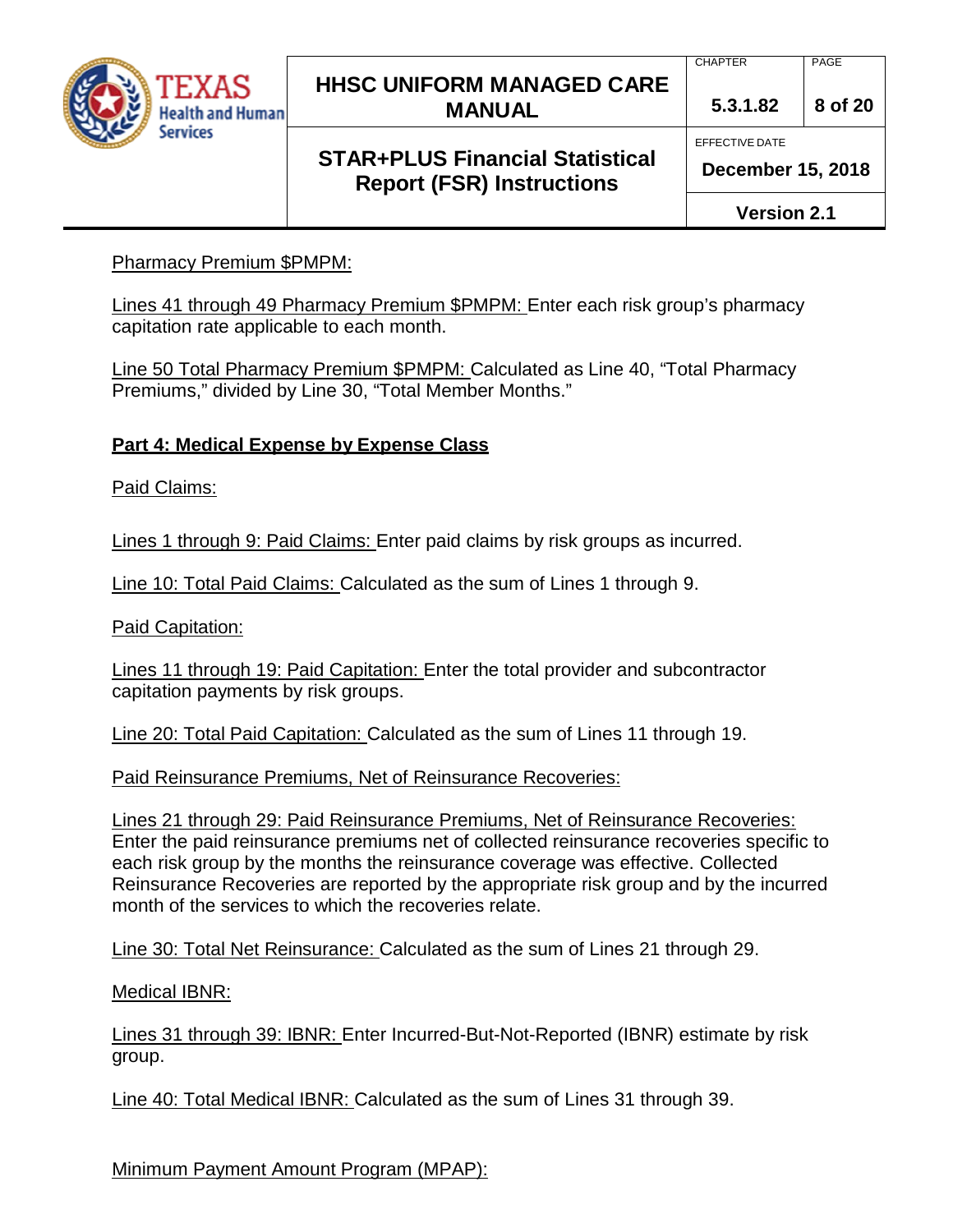

**CHAPTER** 

EFFECTIVE DATE

PAGE

**5.3.1.82 9 of 20**

## **STAR+PLUS Financial Statistical Report (FSR) Instructions**

**December 15, 2018**

**Version 2.1**

Line 41: Nursing Facility – Medicaid Only: Enter the amount paid for Medicaid Only Members under the Minimum Payment Amount Program (MPAP) for Qualified Nursing Facilities.

Line 42: Nursing Facility – Dual Eligible: Enter the amount paid for Dual Eligible Members under the Minimum Payment Amount Program (MPAP) for Qualified Nursing Facilities.

Line 43: Total MPAP: Calculated as the sum of Lines 41 and 42 above.

Line 44: Quality Improvement: The sum of Part 5, Line 16, "Quality Improvement," and Part 5, Line 27, "Quality Improvement."

Quality Incentive Payment Program (QIPP):

Line 45: Nursing Facility – Medicaid Only: Enter the amount paid for Medicaid Only Members under the Quality Incentive Payment Program (QIPP).

Line 46: Nursing Facility – Dual Eligible: Enter the amount paid for Dual Eligible Members under the Quality Incentive Payment Program (QIPP).

Line 47: Total QIPP: Calculated as the sum of Lines 45 and 46 above.

Other Medical Expenses:

Lines 48 through 56: Other Medical Expenses: Enter any other medical expenses or adjustments to medical expenses not captured by "Paid Claims," "Paid Capitation," "Reinsurance Premiums net of Recoveries," "IBNR," "MPAP," or "Quality Improvements," for each risk group. Examples of these expenses include, but are not limited to, incentives paid directly to physicians; third party recoveries, other recoveries, or settlements that have not been captured through claims adjustments in the claims processing system; NAIP amounts paid out to the Public Hospital or Health Related Institution (HRI), FQHC reimbursement received from HHSC, and refunds. Please note third party recoveries should be reported in the quarter in which cash is received. Do not enter recoveries in the quarter in which services were provided unless the collection occurred in that same quarter.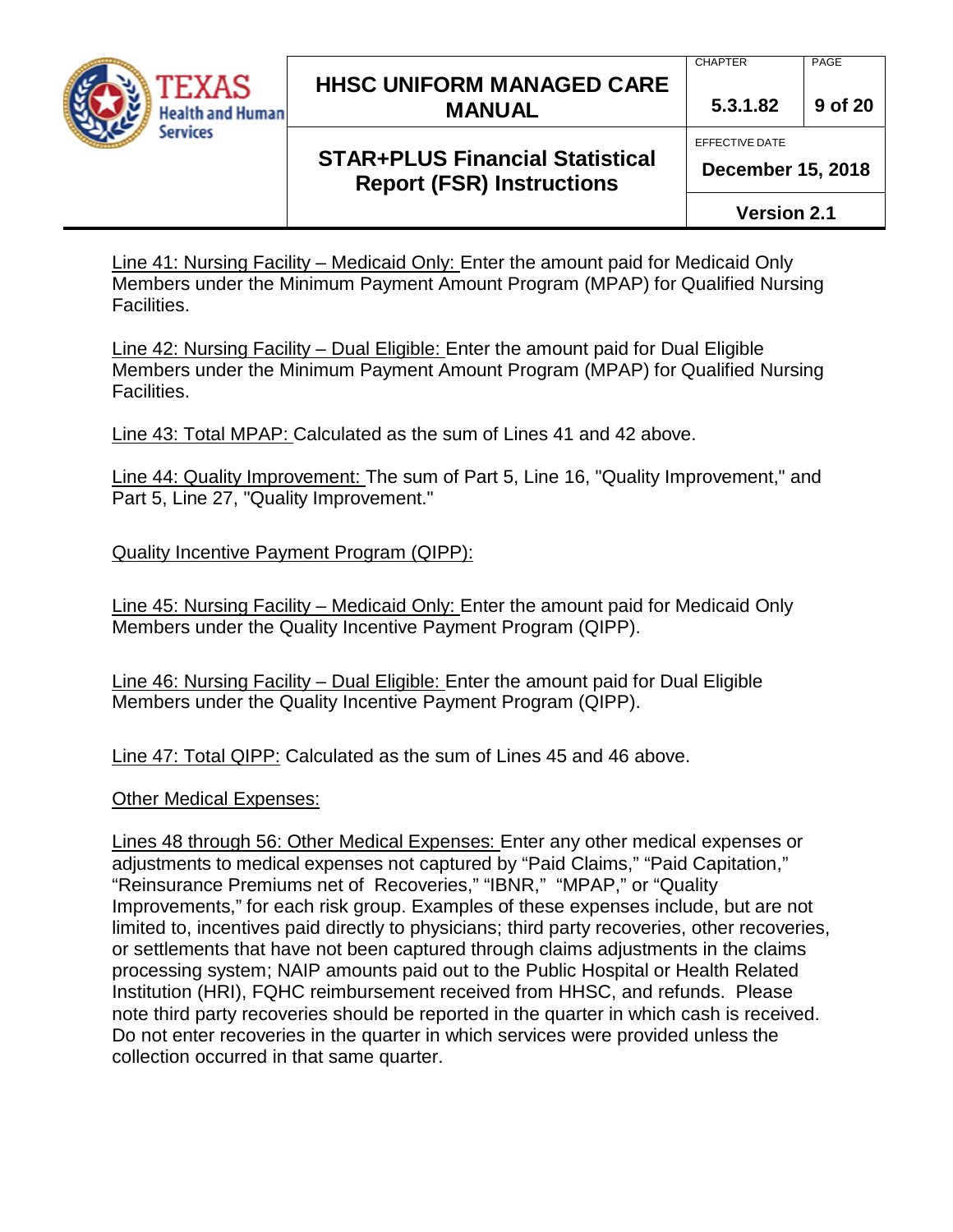

#### **CHAPTER**

EFFECTIVE DATE

PAGE

**5.3.1.82 10 of 20**

## **STAR+PLUS Financial Statistical Report (FSR) Instructions**

**Version 2.1**

Also include certain pharmacy-related expenses that are not included in Part 6, "Prescription Expenses," that cannot be processed as pharmacy encounters. Pharmacy-related items that should be reported on the FSR under Part 4, "Other Medical," should be limited to covered benefits that are either:

- pharmacy Durable Medical Equipment (DME) (certain Home Health Supplies) that are not on HHSC's formulary, such as diabetic strips, meters, lancets, aerochamber devices, diaphragms; or,
- drugs that are billed directly by the physician/clinic (not picked up at the pharmacy by the client).

When certain pharmacy DME gets added to the formulary, it should be processed as a pharmacy encounter, and at that point be reported under "Prescription Expenses" instead of "Other Medical."

Amounts reported in "Other Medical" for appropriate pharmacy DME should not have any PBM administrative expense included; all PBM Admin is to be reported in the Admin FSR.

Line 57: Total Other Medical Expenses: Calculated as the sum of Lines 48 through 56.

Line 58: Other Medical Expenses: Identify each category of expense included in Lines 48 through 56, "Other Medical Expenses." Identify the YTD dollar amount associated with each category of expense if more than one.

Section Beneath Line 58: No action necessary. These lines populate based on the member months' data entered in Part 3.

### **Part 5: Medical Expenses by Service Type**

Line 1: Physician Services: Primary Care: Enter all paid expenses related to the medical care provided to a Member by a primary care physician (PCP) upon first contact with the health care system for treatment of an illness or injury before referral. The PCP performs or directs the performance of primary care services which include, but are not limited to, case management, consultations, family planning, emergency room visits, inpatient visits, maternity care services, office visits, preventive care services, dispensing or prescribing medical supplies and pharmaceuticals, authorizing referrals to specialists, etc.

Under the Texas Managed Care Program, all Members are required to have a primary care physician (PCP) when enrolling in a MCO. For expenses to be classified as PCP services, the performing provider at 24J on a CMS-1500 claim must be the Member's assigned PCP, and the services cannot represent "Deliveries - Professional Component." The amount paid covering all charges on a CMS-1500 claim is classified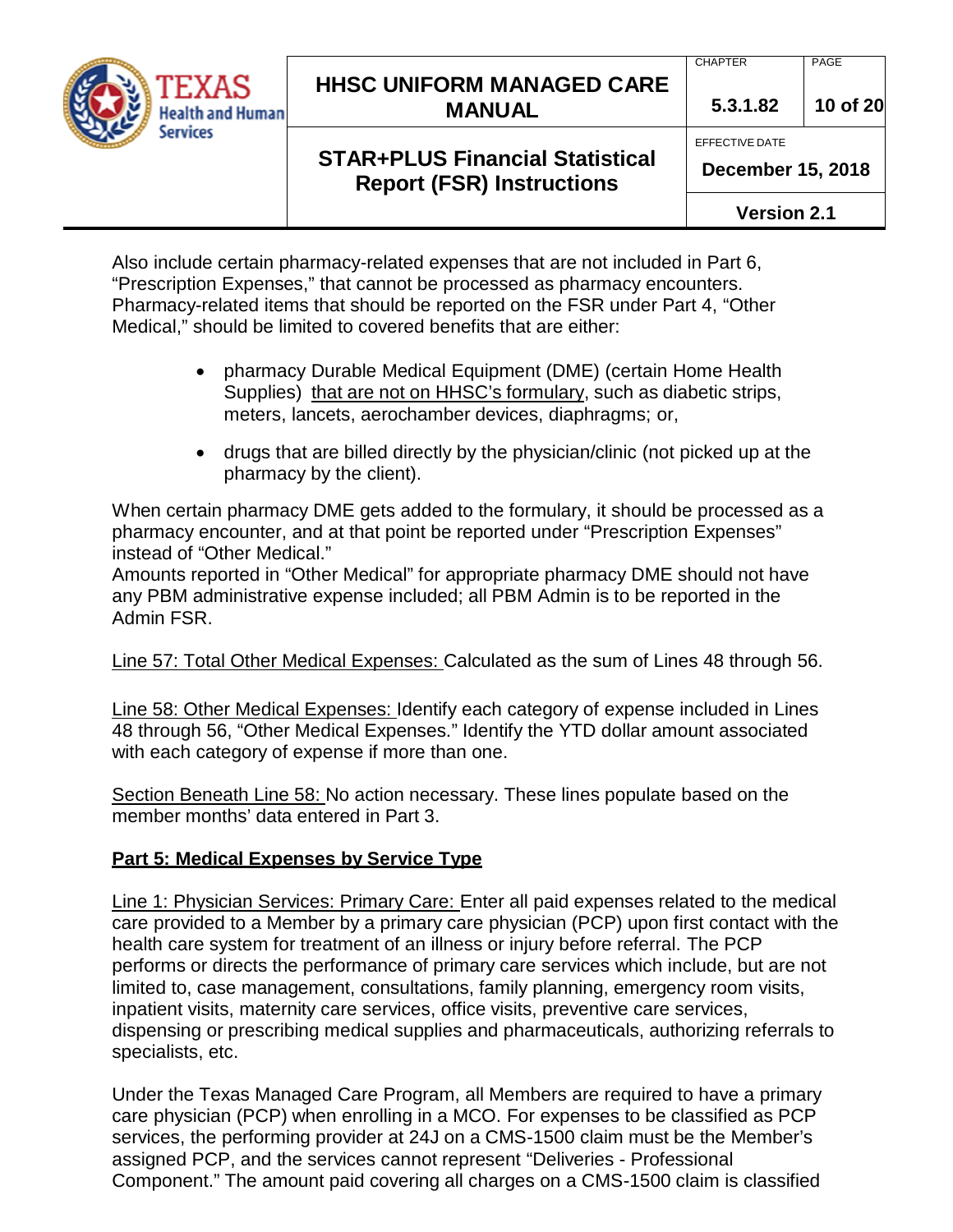

## **STAR+PLUS Financial Statistical Report (FSR) Instructions**

**5.3.1.82 11 of 20**

EFFECTIVE DATE

**CHAPTER** 

**December 15, 2018**

**Version 2.1**

as PCP expense when the performing provider is the Member's PCP.

Line 2: Physician Services: Specialist: Enter all paid expenses related to the medical care provided to a patient by a physician whose practice is limited to a particular branch of medicine or surgery, e.g., cardiology or radiology, in which a physician specializes or is certified by a board of physicians. Generally, a Member must have a referral authorized by his/her assigned PCP to receive services from a specialist.

For expenses to be classified as "Specialist Physician Services," the performing provider identified at 24J on a CMS-1500 claim must be a physician who is not the Member's assigned PCP, and the services cannot represent "Deliveries - Professional Component." The amount paid covering all charges on a CMS-1500 claim is classified as "Specialist Physician Services" when the performing provider is a physician who is not the Member's PCP.

Line 3: Physician Services: Deliveries – Professional Component: Enter paid expenses for the services of the delivering physician and the anesthesiologist, unless they are billed as part of the facility charge. Only those amounts paid for charges on a CMS-1500 claim identified with Delivery CPT Codes (and the HCPCS Codes with

Modifiers for the FQHCs and RHCs) are classified as "Delivery – Professional Component." All other amounts paid for charges on the same CMS-1500 claim that are not identified with Delivery Procedure Codes are classified as PCP or specialist based on the criteria at Lines 1 and 2, respectively.

Line 4: Non-Physician Professional Services: Enter all paid expenses for medical care provided by non-physician- healthcare services providers. These include, but are not limited to, audiologists, chiropractors, counselors, dentists, home health aides, licensed vocational nurses, occupational therapists, opticians, optometrists, physical therapists, psychologists, registered nurses, respiratory therapists, social workers, speech therapists, etc.

The total amount paid covering all charges on a CMS-1500 claim is classified as "Non-Physician Professional Services" when the performing provider at 24J is a nonphysician- healthcare services provider.

Line 5: Emergency Room Services: Enter all paid expenses incurred during an encounter in an emergency room, i.e., the section of a healthcare facility intended to provide rapid treatment for victims of sudden illness or trauma. Include the cost of emergency room equipment, facility usage, staff, and supplies.

The costs of emergency department ancillary services including laboratory services, radiology services, respiratory therapy services, and diagnostic studies, such as EKGs, CT scans, and supplies are also included on Line 5. Exclude non-staff attending or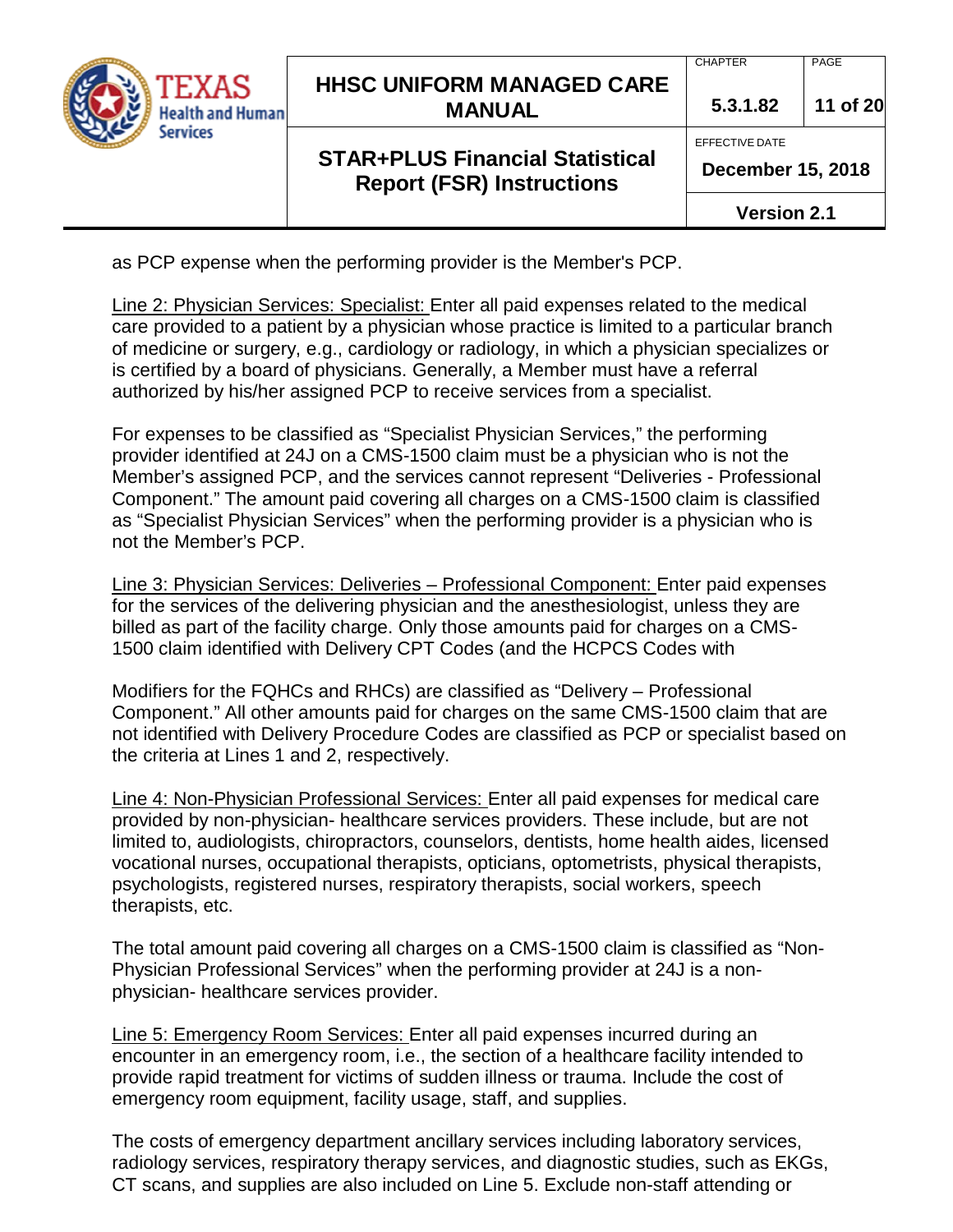

**STAR+PLUS Financial Statistical Report (FSR) Instructions**

#### **CHAPTER**

PAGE

**5.3.1.82 12 of 20**

#### EFFECTIVE DATE

**December 15, 2018**

**Version 2.1**

consulting physician billed separately as PCP and/or specialist services. The total amount paid by the MCO covering all charges on a UB04 claim that are incurred during an emergency room encounter are classified as "Emergency Room Services." Any amounts paid for any charges on a UB04 claim that include emergency room services that were incurred on a different service date than the emergency room encounter are classified as "Outpatient Facility Services" unless they represent additional emergency room encounters.

Line 6: Outpatient Facility Services: Enter all paid expenses for services rendered to a Member that remains in a hospital based or freestanding facility, such as an ambulatory surgical center, for less than 24 consecutive hours and the Member-patient is discharged from an outpatient status, except for emergency room services.

Outpatient facility services include, but are not limited to, the following items and services performed on an outpatient basis in a hospital based or freestanding facility.

- Observation, operating, and recovery room charges
- Surgical operations or procedures, day surgery
- Laboratory, nuclear medicine, pathology, and radiological services
- Diagnostic, therapeutic, and rehabilitative clinic or treatment services
- Injections, drugs, and medical supplies
- All medically necessary services and supplies ordered by a physician

Exclude non-staff attending or consulting physician billed separately as PCP or specialist services. The amount paid covering all charges on a UB04 claim is classified as "Outpatient Facility Services" if the Type of Bill indicates the claim is for outpatient facility services, and there are no emergency room charges included.

Line 7: Inpatient Facility Services: Medical/Surgical: Enter all paid expenses for acute care facilities covering inpatient services for medical/surgical stays, intensive care units (ICUs), cardiac/coronary care units (CCUs), burn units, cancer treatment centers, etc. Also includes the expenses of non-acute care inpatient services rendered at extended care/skilled nursing facilities.

Inpatient medical/surgical services include, but are not limited to, the following items and services performed on an inpatient basis.

- Bed and board in semiprivate accommodations or in an intensive care or coronary care unit including meals, special diets, and general nursing services; and an allowance for bed and board in private accommodations including meals, special diets, and general nursing services up to the hospital's charge for its most prevalent semiprivate accommodations.
- Whole blood and packed red cells reasonable and necessary for treatment of illness or injury.
- Newborn care including routine care and specialized nursery care for newborns with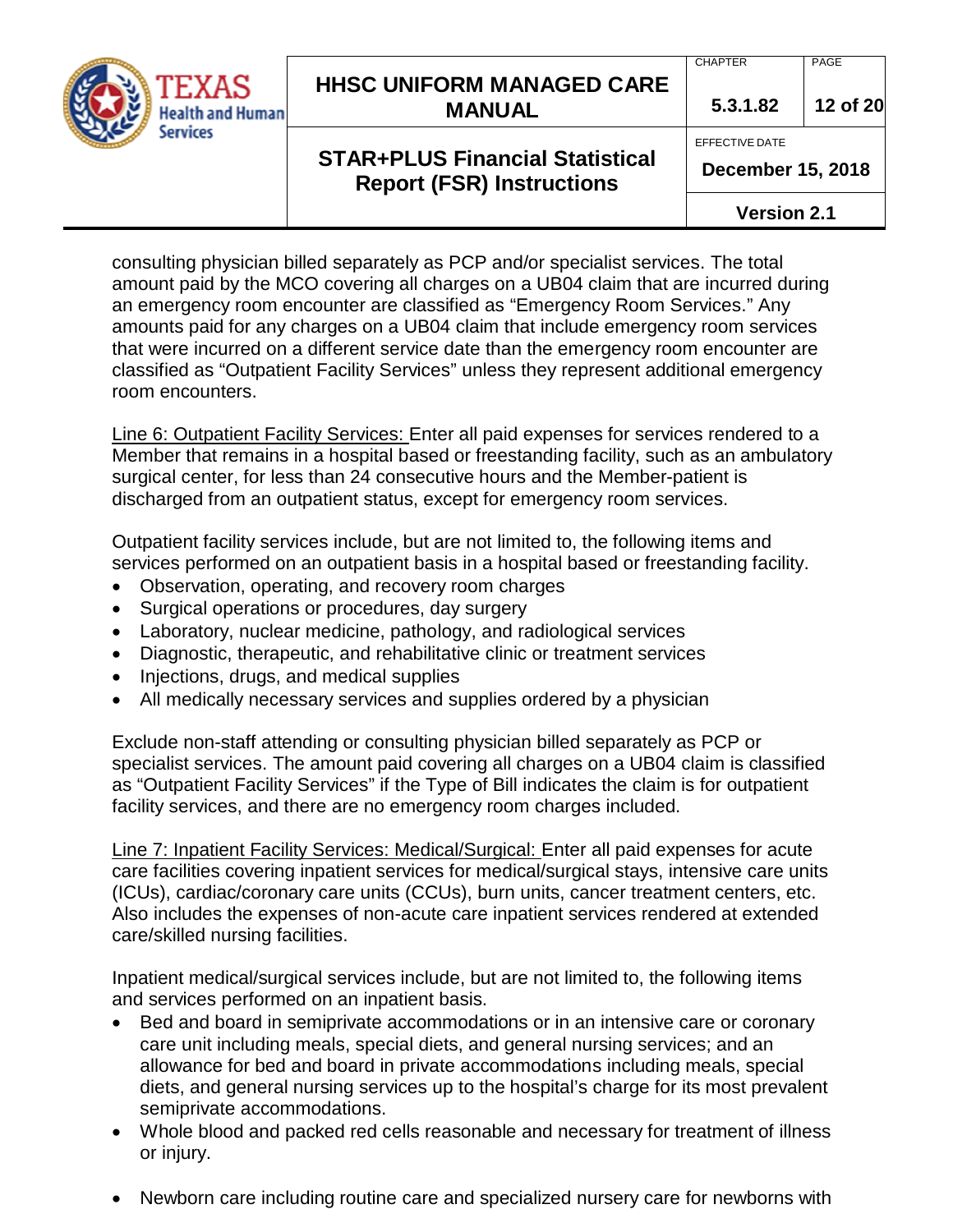

## **STAR+PLUS Financial Statistical Report (FSR) Instructions**

**5.3.1.82 13 of 20**

EFFECTIVE DATE

**CHAPTER** 

**December 15, 2018**

**Version 2.1**

specific problems.

- Other inpatient services including organ/tissue transplant services and rehabilitation services.
- All medically necessary services and supplies ordered by a physician.

The total amount paid covering all charges on a UB04 claim is classified as "Inpatient Facility Services" if the Type of Bill indicates the claim is for inpatient facility services, and there are no delivery charges included.

Line 8: Inpatient Facility Services: Deliveries – Facility Component: Enter paid expenses of all delivery services and supplies provided by the facility where the birth takes place, except for the "Professional Component." Only those amount(s) paid for charges on a UB04 claim identified with Delivery ICD-10 Codes are classified as "Delivery – Facility Component." Any amount(s) paid for any charges on the same UB04 inpatient claim that are not identified with Delivery ICD-10 Codes are classified as "Inpatient Facility Services – Medical/Surgical."

Line 9: Behavioral Health Services: Enter all paid expenses incurred for inpatient and outpatient mental health services and inpatient and outpatient chemical dependency services including both treatment and detoxification of alcohol and substance abuse. Only those amount(s) paid for charges on a CMS-1500 or UB04 claim identified with Behavioral Health Services ICD-10 or Revenue Codes are classified as "Behavioral Health Services." Any amount(s) paid for any charges on the same CMS-1500 or UB04 claim that are not identified with Behavioral Health Services ICD-10 or Revenue Codes should be classified in the appropriate medical expense classification.

Line 10: Vision Services: Enter all paid expenses incurred for vision services. This includes, but is not limited to, optometry and glasses.

Line 11: Miscellaneous Other: Enter all paid expenses of all medical services and supplies rendered that are not classified in any of the medical expense classifications above. "Miscellaneous Other" includes, but is not limited to, ambulance services and durable medical equipment (DME), oxygen, and other medical supplies obtained directly from these suppliers, i.e., not obtained incidental to physician, non-physician professional, or facility encounters. The total amount paid covering all charges on a CMS-1500 claim is classified as "Miscellaneous Other."

Line 12: Reinsurance Premiums: Enter paid expenses to obtain reinsurance coverage from reinsurance companies that assume all or part of the financial risks associated with catastrophic medical expenses that could, otherwise, be ruinous to the MCO. Offset any reinsurance premiums collected for any reinsurance risks assumed.

Line 13: Reinsurance Recoveries: Enter any and all return of funds or recovery of paid losses that have been collected from reinsurers associated with a particular case where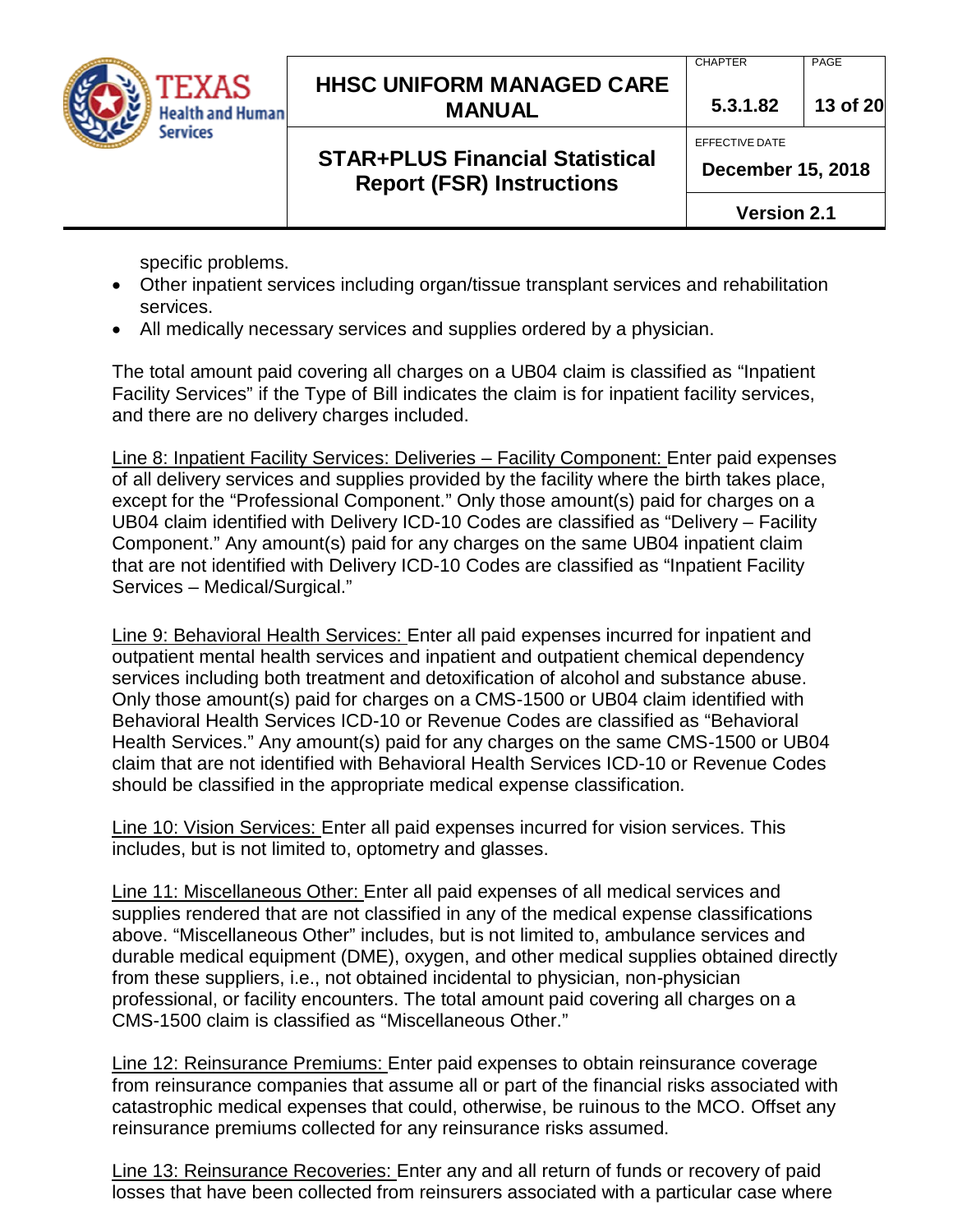

**STAR+PLUS Financial Statistical Report (FSR) Instructions**

#### **CHAPTER**

PAGE

**5.3.1.82 14 of 20**

#### EFFECTIVE DATE

**December 15, 2018**

**Version 2.1**

catastrophic medical expenses have been incurred. Offset any reinsurance recoveries paid for reinsurance risks assumed. Record Reinsurance Recoveries in the month(s) in which the healthcare services were rendered to which the recoveries relate.

Line 14: Incurred-But-Not-Reported (IBNR): Enter the total medical expenses accrual based on the MCO's IBNR Plan, which includes:

- Reported claims in process for adjudication;
- An estimated expense of the incurred but not reported healthcare services;
- Amounts withheld from paid claims and capitations;
- Any capitation payable to providers; and
- Any reinsurance payable to reinsurers for ceded risk, net of any reinsurance receivable for assumed risk.

The IBNR medical expenses accrual is an estimate of the expected healthcare expenses incurred but not paid based on claims lag schedules and completion factors, as well as, any counts of services rendered but not billed, e.g., pre-authorized hospital days. Any major change in the claims processing function that was not in effect during the period of time covered by the lag schedules could materially impact the estimated IBNR accrual; hence, actuarial judgment and adjustment may sometimes be needed.

#### **Note: No IBNR should be reported on the second final FSR reflecting expenses paid through the 334th day after the end of the contract period.**

Line 15: Incentives or Network Risk Retention: Enter any incentives paid directly to physicians, e.g., bonuses paid based on quality compliance measures.

Line 16: Quality Improvement: Enter a portion of the allocated "Quality Improvement Expenses" from the Quality Improvement FSR, Part 1b.

Line 17: Total Acute Care Expenses: Calculated as the sum of Lines 1 through 16.

#### Long-Term Care Services:

Line 18: Personal Attendant Services (non-HCBS STAR+PLUS Waiver): Enter all paid expenses related to the delivery of personal attendant services in the member's home for Members that are not receiving HCBS STAR+PLUS Waiver services.

Line 19: DAHS – Adult Day Care Services: Enter all paid expenses related to Adult Day Care Services provided to a Member-patient.

Line 20: Nursing Facility Services: Enter all paid expenses related to Nursing Facility Services provided to a Member-patient except Add Ons, QIPP, and MPAP.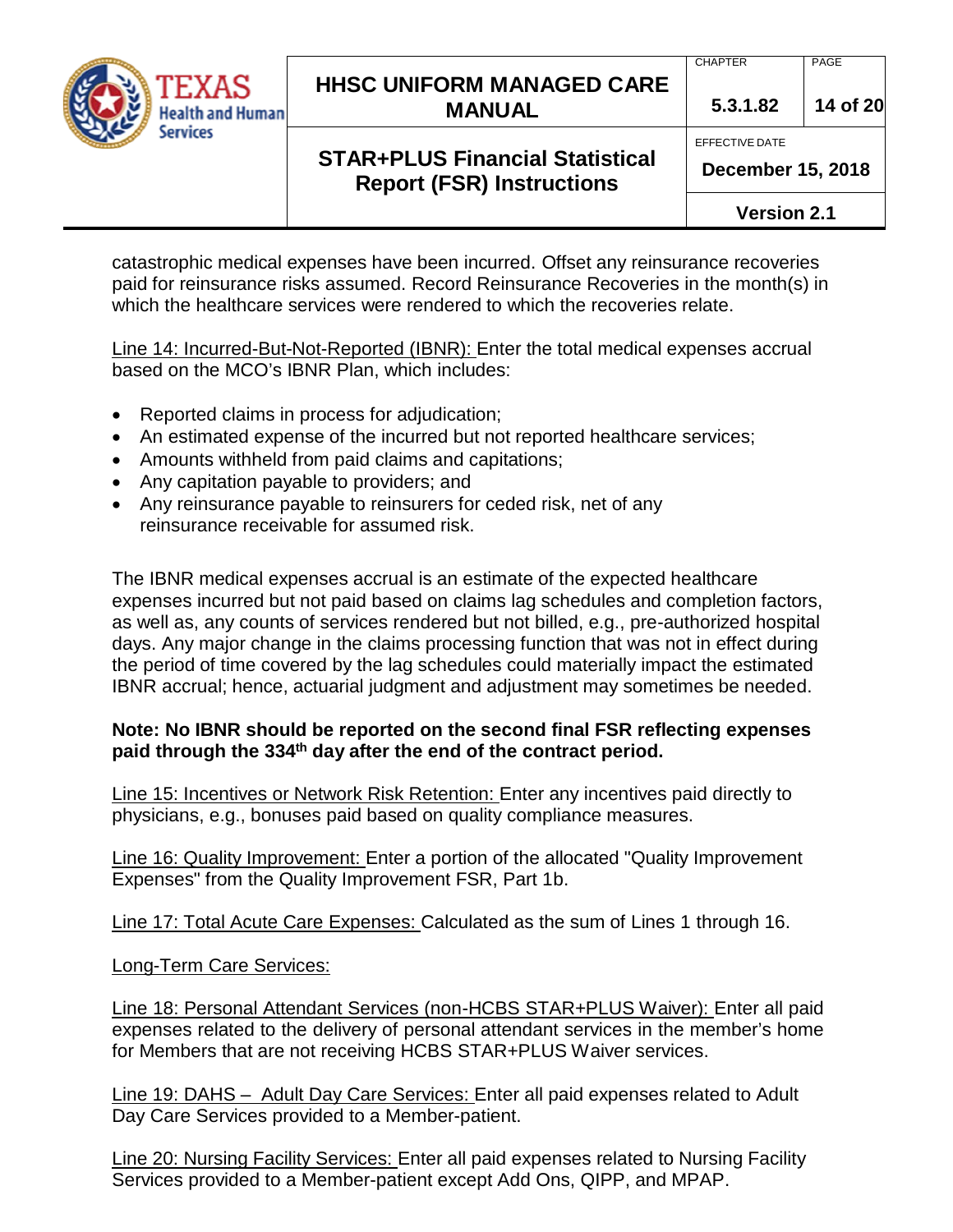

### **STAR+PLUS Financial Statistical Report (FSR) Instructions**

**5.3.1.82 15 of 20**

EFFECTIVE DATE

**CHAPTER** 

**December 15, 2018**

**Version 2.1**

Line 21: Nursing Facility Services – Add Ons: Enter all paid expenses related to Nursing Facility Add Ons.

Line 22: Nursing Facility Services – MPAP Only: Enter all paid expenses related to the Minimum Payment Amount Program (MPAP) for Qualified Nursing Facilities.

Line 23: Nursing Facility Services – QIPP Only: Enter all paid expenses related to the Quality Incentive Payment Program (QIPP) for Qualified Nursing Facilities.

Line 24: HCBS STAR+PLUS Waiver Long-Term Care Services: Enter all paid expenses related to HCBS STAR+PLUS Waiver Long-Term Services provided to a Memberpatient. Services that are included in the Individual Service Plan for Members who have qualified for the HCBS STAR+PLUS Waiver services should be reported on this line.

Line 25: Incentives or Network Risk Retention: Enter any incentives paid directly to LTSS providers, e.g., bonuses paid based on quality compliance measures.

Line 26: Incurred-But-Not-Reported (IBNR): Enter the total LTSS expense accrual based on the IBNR Plan, which includes:

- Reported claims in process for adjudication;
- An estimated expense of the incurred but not reported healthcare services;
- Amounts withheld from paid claims and capitations;
- Any capitation payable to providers; and
- Any reinsurance payable to reinsurers for ceded risk, net of any reinsurance receivable for assumed risk.

The IBNR medical expenses accrual is an estimate of the expected healthcare expenses incurred but not paid based on claims lag schedules and completion factors, as well as, any counts of services rendered but not billed, e.g., pre-authorized hospital days. Any major change in the claims processing function that was not in effect during the period of time covered by the lag schedules could materially impact the estimated IBNR accrual; hence, actuarial judgment and adjustment may sometimes be needed.

#### **Note: No IBNR should be reported on the second final FSR reflecting expenses paid through the 334th day after the end of the contract period.**

Line 27: Quality Improvement: Enter a portion of the allocated "Quality Improvement Expenses" from the Quality Improvement FSR, Part 1b.

Line 28: Total Long-Term Care Expenses: Calculated as the sum of Lines 18 through 27.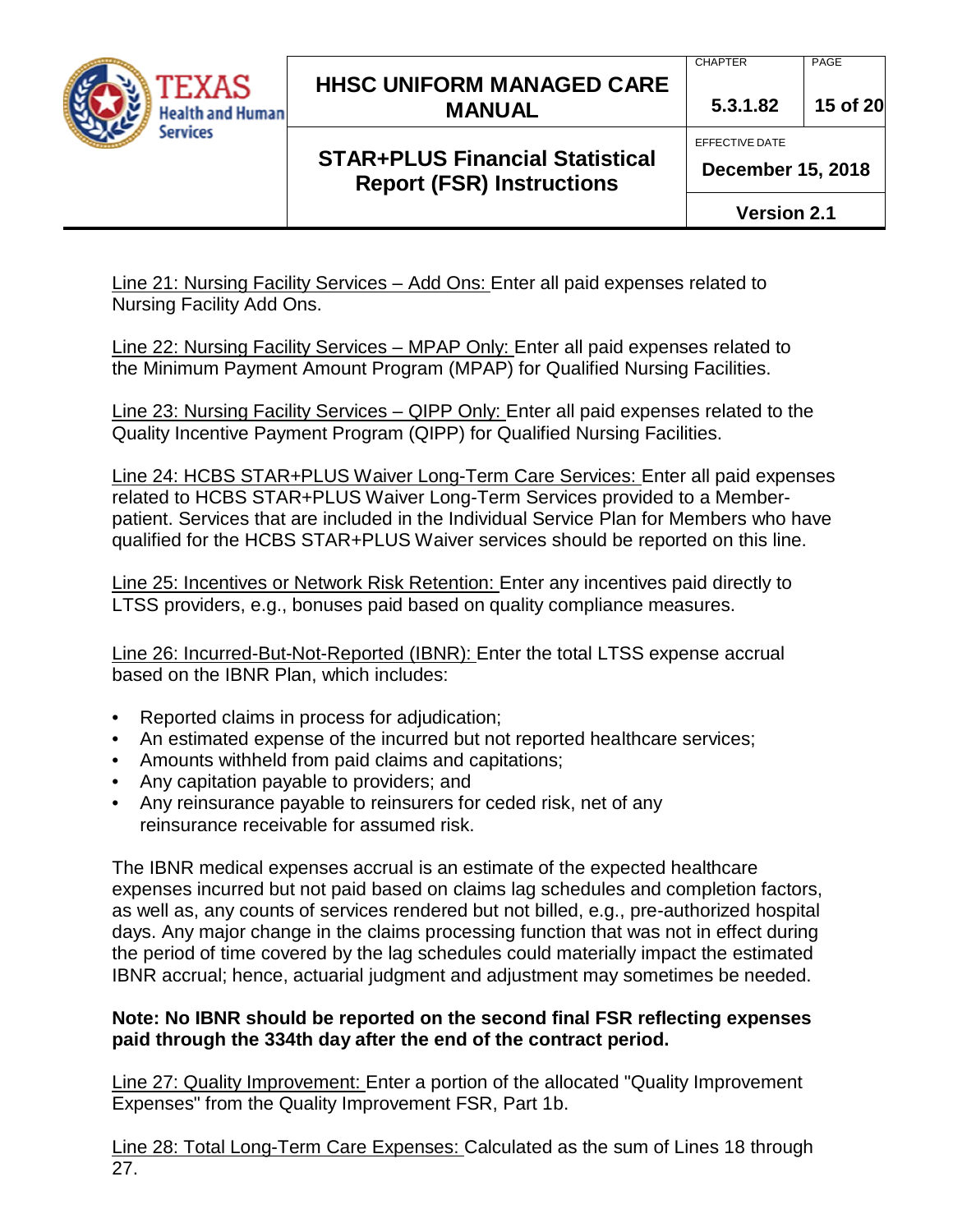

## **STAR+PLUS Financial Statistical Report (FSR) Instructions**

**5.3.1.82 16 of 20**

EFFECTIVE DATE

**CHAPTER** 

**December 15, 2018**

**Version 2.1**

Line 29: Total Medical Expenses: Calculated as the sum of Lines 17 and 28.

Beneath Line 29, there are balancing lines which compare "Total Medical Expenses" entered in Part 4, which is the sum of Lines 10, 20, 30, 40, 43, 44, 47 and 57, to those on Part 5, Line 29. If the two parts do not balance the "Check" line will show "Not balanced" and a rounding adjustment may be entered in the shaded area labeled "Balance."

Included in Total Medical Above:

Line 30: Attendant Care Enhancement Payments: Enter the total amount paid to providers for attendant care enhancement payments.

Line 31: Total Related Party Expenses: Enter the total medical expenses paid to any companies affiliated with the MCO through common ownership for providing healthcare services in support of the Texas Medicaid operations of the MCO.

Line 32: % of Medical Expenses that are Related Party: Calculated as Line 31, "Total Related Party Expenses," divided by Line 29, "Total Medical Expenses."

Line 33: Capitated Services: PCPs, Hospitals, and Other Providers: Enter the total capitation paid to providers that do not pay claims to other providers from the capitation payments received.

Line 34: Capitated Services: BH, Vision, etc.: Enter the total capitation paid to subcontractors in which the capitation is the funding source for paying claims for healthcare services performed in each Texas service area.

## Not Included in Total Medical Above:

Line 35: Total Medical Value Added Services: Enter the expenses approved by HHSC and paid by the MCO for Medicaid Members' services that are not covered under the HHSC Capitation nor reimbursed by HHSC. These expenses are the financial responsibility of the MCO. They are not included in "Total Medical Expenses" in the MCO FSR. The specific Value Added Services are included in the Contract for Services between HHSC and MCO.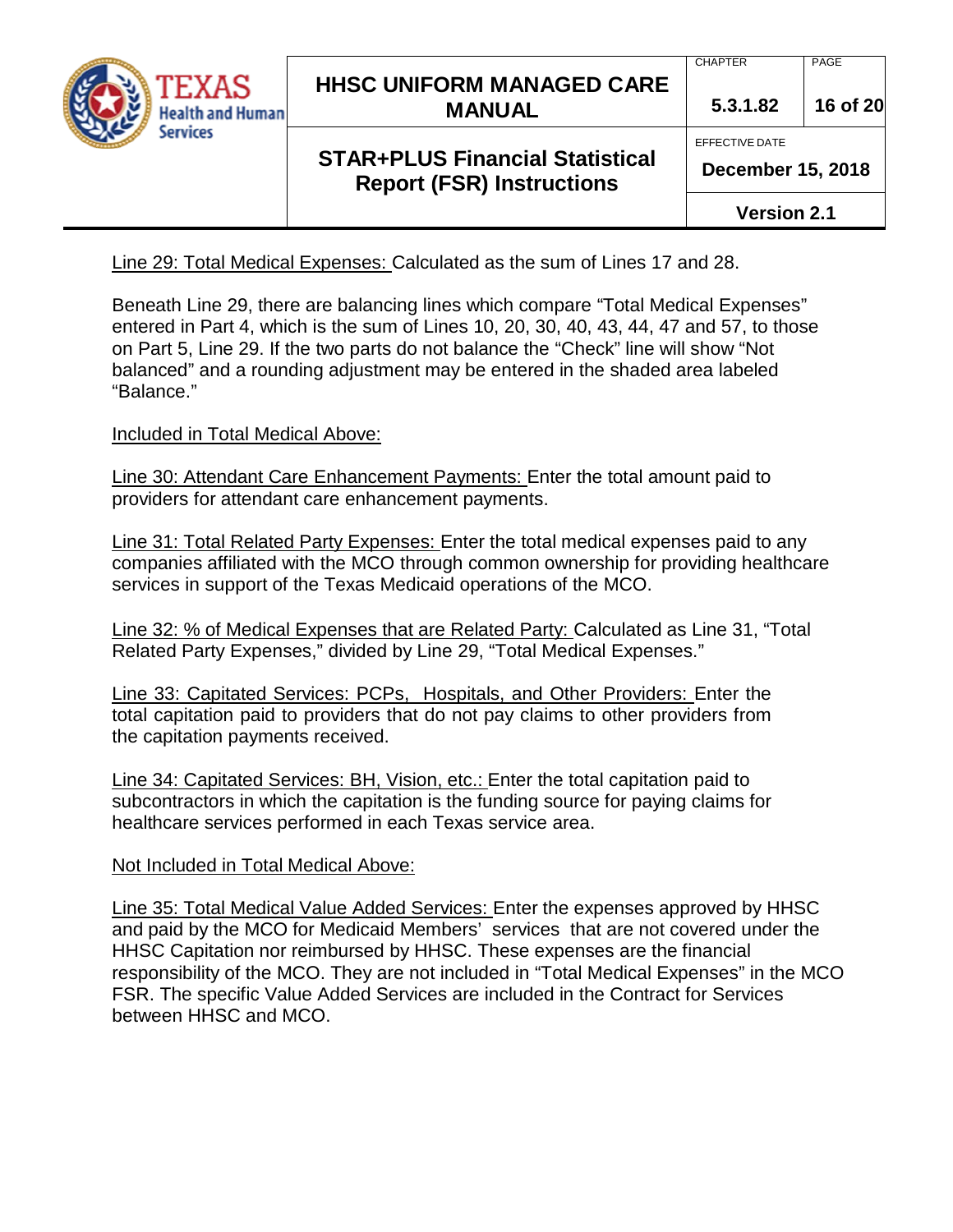

#### **CHAPTER**

EFFECTIVE DATE

PAGE

**5.3.1.82 17 of 20**

## **STAR+PLUS Financial Statistical Report (FSR) Instructions**

**December 15, 2018**

**Version 2.1**

Line 36: Total Case-by-Case Services: Enter the expenses paid by the MCO for Medicaid Members' additional benefits that are outside the scope of services covered under the Contract, and are not Value-Added Services. These expenses are the financial responsibility of the MCO. They are not included in "Total Medical Expenses" in the MCO FSR. Services may be based on Medical Necessity, costeffectiveness, the wishes of the Member or the Member's Legally Authorized Representative (LAR), or the potential for improved health status of the Member. The MCO must maintain documentation of each authorized service provided to each Member.

Other:

Line 37: Behavioral Health Services \$PMPM: Calculated as Line 9, "Behavioral Health Services," divided by Part 1, Line 1, "Member Months."

Line 38: Vision Services \$PMPM: Calculated as Line 10, "Vision Services," divided by Part 1, Line 1, Member Months."

Line 39: Emergency Room as a % of Medical Expenses: Calculated as Line 5, "Emergency Room Services," divided by Line 29, "Total Medical Expenses," excluding the sum of Lines 12 through 16, and Lines 25 through 27, which are "Reinsurance Premiums," "Reinsurance Recoveries," "IBNR," "Quality Improvement," and "Incentives/Network Risk Retention."

#### **Part 6: Prescription Expense by Risk Group**

Prescription Expense (excluding PBM Admin):

Lines 1 through 9: Total Prescription Expense: Enter the prescription expense by risk group based on Pharmacy Encounters. Exclude PBM admin fees.

Line 10: Prescription Paid Claims Expense: Calculated as the sum of Lines 1 through 9.

Line 11: IBNR related to Prescriptions: Enter the estimated dollar amount of pharmacy prescriptions incurred for which claims have not been received.

Line 12: TPL pay & chase collected (related to Pharmacy only): Enter the dollars collected from third parties in the quarter in which cash is received. Do not enter recoveries in the quarter in which services were provided unless the collection occurred in that same quarter.

Line 13: Prescription Expense (excluding PBM Admin): Calculated as the sum of Lines 10 and 11, less Line 12.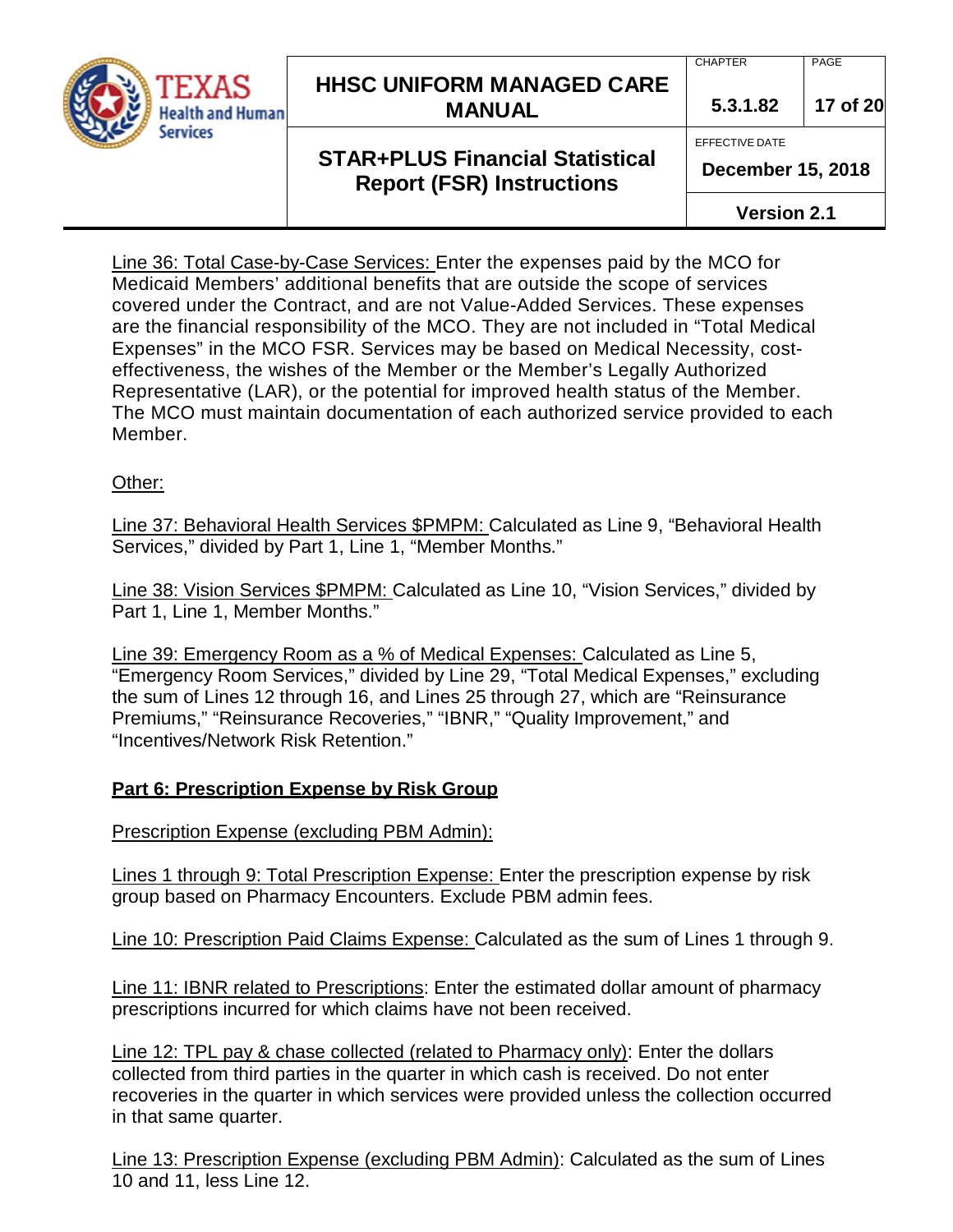

## **STAR+PLUS Financial Statistical Report (FSR) Instructions**

PAGE

**5.3.1.82 18 of 20**

EFFECTIVE DATE

**CHAPTER** 

**December 15, 2018**

**Version 2.1**

Prescription Expense \$PMPM:

Lines 14 through 22: Prescription Expense \$PMPM: Calculated as "Total Prescription Expense" for each risk group as reported on Lines 1 through 9, divided by the corresponding "Member Months" for each risk group as reported on Part 3, Lines 21 through 29.

Line 23: Prescription Paid Claims Expense \$PMPM: Calculated as Line 10, "Prescription Paid Claims Expense," divided by Part 3, Line 30, "Total Member Months."

Line 24: Prescription Expense including IBNR \$PMPM: Calculated as the sum of Line 10, "Prescription Paid Claims Expense," and Line 11, "IBNR related to Prescriptions," divided by Part 3, Line 30, "Total Member Months."

# of Prescriptions:

Lines 25 through 33: # of Prescriptions: Enter the number of prescriptions filled by each risk group per month.

Line 34: # of Prescriptions in IBNR (Line 11 above): Enter the estimated number of prescriptions incurred for which claims have not been received.

Line 35: Total # of Prescriptions: Calculated as the sum of Lines 25 through 34.

Cost per Prescription (excluding PBM Admin):

Lines 36 through 44: Cost per Prescription (excluding PBM Admin): Calculated as "Prescription Expense" for each risk group as reported in Lines 1 through 9, divided by the corresponding "# of Prescriptions" for each risk group as reported on Lines 25 through 33.

Line 45: Average Cost of Paid Claims per Prescription: Calculated by dividing Line 10, "Prescription Paid Claims Expense," by the total "# of Prescriptions" in Lines 25 through 33.

Line 46: IBNR related to Prescriptions: Calculated by dividing Line 11, "IBNR related to Prescriptions," by Line 34, "# of Prescriptions in IBNR."

Line 47: Average Cost per Prescription (excluding PBM Admin): Calculated as Line 13, "Prescription Expense (excluding PBM Admin)," divided by Line 35, "Total # of Prescriptions."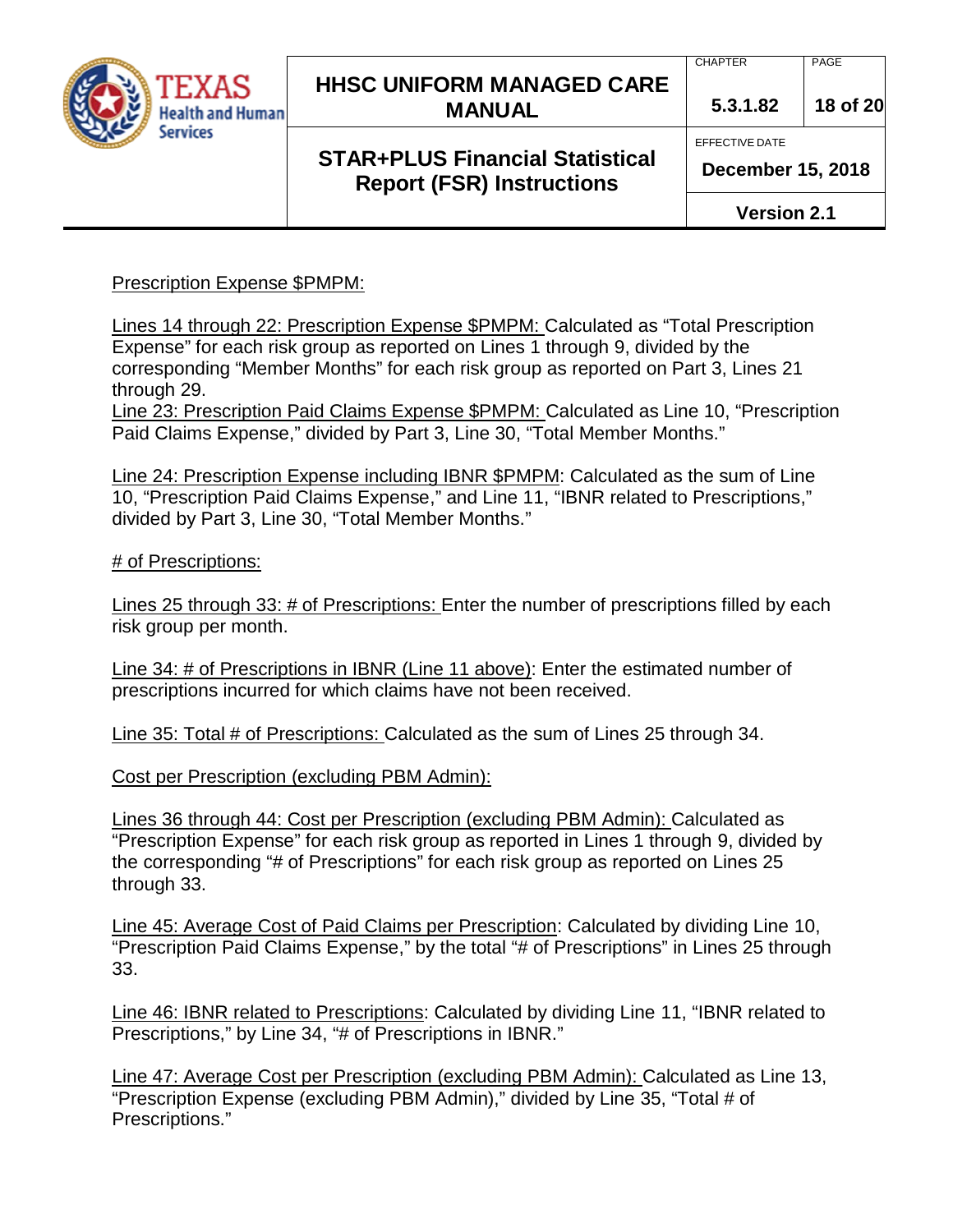

#### **CHAPTER**

PAGE

**5.3.1.82 19 of 20**

EFFECTIVE DATE

# **December 15, 2018**

**STAR+PLUS Financial Statistical Report (FSR) Instructions**

**Version 2.1**

Line 48: % Prescription Cost to Rx (Prescription) Premium: Calculated as Line 13, "Prescription Expense (excluding PBM Admin)," divided by Part 1, Line 4, "Pharmacy Premiums."

#### # of Prescriptions per Member-Month:

Lines 49 through 57: # of Prescriptions per Member-Month: Calculated as "# of Prescriptions" for each risk group as reported on Lines 25 through 33 divided by the corresponding "Member Months" for each risk group as reported on Part 3, Lines 21 through 29.

Line 58: Average # of Paid Prescriptions per Member-Month: Calculated as the sum of Lines 25 through 33, divided by Part 3, Line 30, "Total Member Months."

Line 59: Average # of Prescriptions per Member-Month including IBNR: Calculated as Line 35, "Total # of Prescriptions," divided by Part 3, Line 30, "Total Member Months."

Generic Split for Paid Prescriptions:

Line 60: % Generic, by # of Prescriptions: Enter the % of prescriptions filled with generic brands.

Line 61: % Generic, by Aggregate \$ Gross Cost: Enter the % of gross cost associated with generic prescriptions.

#### Other:

Line 62: Included in Line 10 above: Non-PBM expenditures: Input the portion, if any, of Line 10, "Prescription Paid Claims Expense," above that was not processed by the MCO's PBM (i.e., not billed to the MCO by the PBM).

Line 63: Included in Line 35 above: Non-PBM # of Rx (Prescriptions): Input the portion, if any, of Line 35, "Total # of Prescriptions," above that would correspond to the dollars in the Line 62.

Line 64: Excluded from Line 10: PBM \$ in Part 4 Other Med Exp: Input the portion, if any, of total PBM billings not processed as Encounters but reported in Part 4, "Other Medical Expenses." Include non-formulary Rx (Prescriptions) DME; do not include any admin expense.

Line 65: Excluded from Line 35: PBM # of Rx (Prescriptions) related to Line 64: Input the quantity that corresponds to the dollars in Line 64.

Line 66: Total PBM \$ billed to MCO (excl PBM Admin): Calculated as Line 62, subtracted from Line 10, "Prescription Paid Claims Expense," plus Line 64.